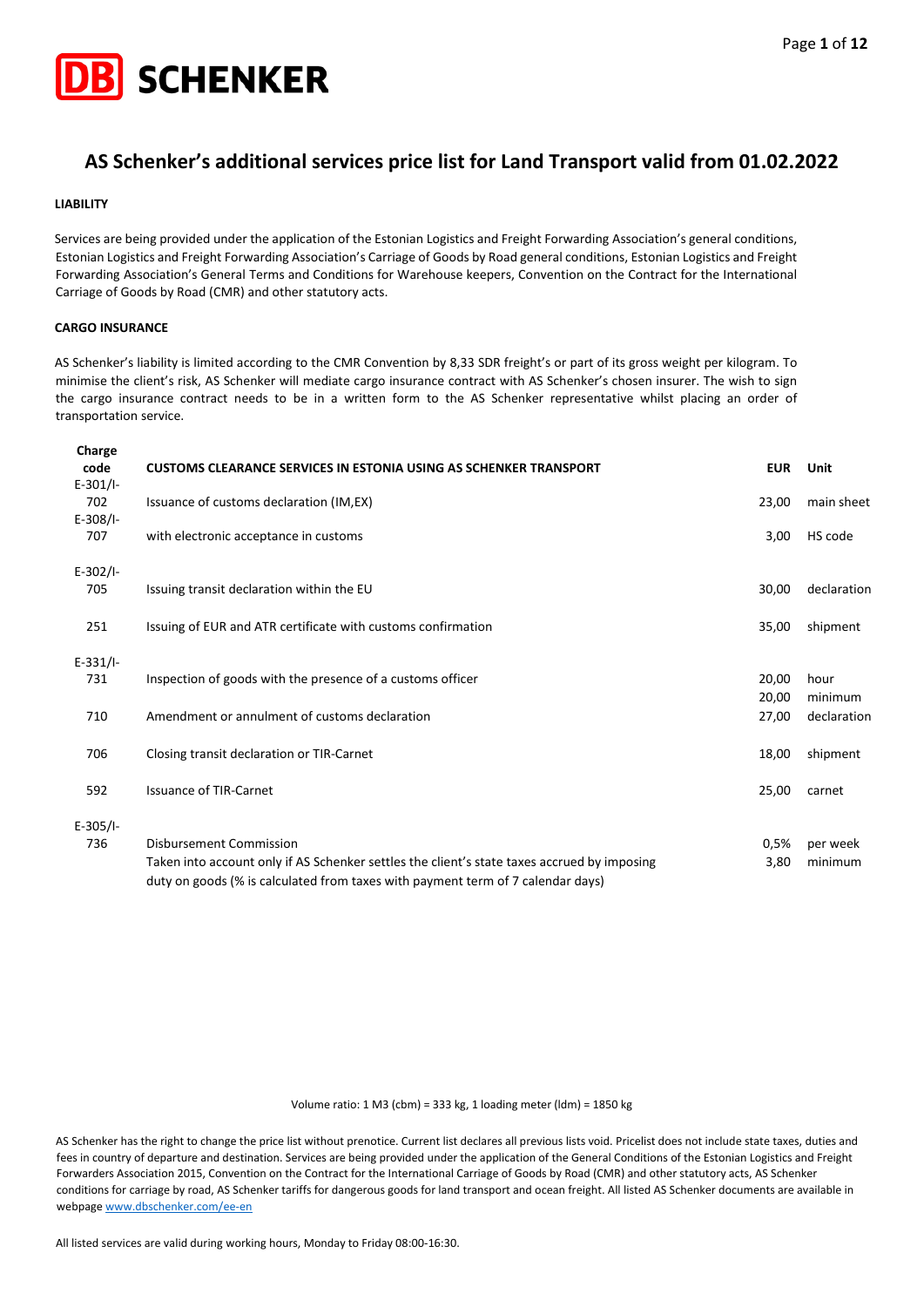

| Charge             |                                                                                             |            |             |
|--------------------|---------------------------------------------------------------------------------------------|------------|-------------|
| code<br>$E-301/1-$ | <b>CUSTOMS CLEARANCE SERVICES IN ESTONIA NOT USING AS SCHENKER TRANSPORT</b>                | <b>EUR</b> | Unit        |
| 702                | Issuance of customs declaration (IM, EX)                                                    | 30,00      | main sheet  |
| $E-308/1-$         |                                                                                             |            |             |
| 707                | with electronic acceptance in customs                                                       | 6,50       | HS code     |
| $E-331/1-$         |                                                                                             |            |             |
| 731                | Inspection of goods with the presence of a customs officer                                  | 20,00      | hour        |
|                    |                                                                                             | 20,00      | minimum     |
| 710                | Amendment or annulment of customs declaration                                               | 30,00      | declaration |
| 706                | Closing transit declaration or TIR-Carnet                                                   | 20,00      | shipment    |
|                    |                                                                                             |            |             |
| 701                | Forwarding fee                                                                              | 20,00      | shipment    |
|                    |                                                                                             |            |             |
| 592                | <b>Issuance of TIR-Carnet</b>                                                               | 35,00      | carnet      |
| $E-305/1-$         |                                                                                             |            |             |
| 736                | Disbursement Commission                                                                     | 0,5%       | per week    |
|                    | Taken into account only if AS Schenker settles the client's state taxes accrued by imposing | 3,80       | minimum     |
|                    | duty on goods (% is calculated from taxes with payment term of 7 calendar days)             |            |             |

AS Schenker has the right to change the price list without notice. Current list declares all previous lists void. Pricelist does not include state taxes, duties and fees in country of departure and destination. Services are being provided under the application of the General Conditions of the Estonian Logistics and Freight Forwarders Association 2015, Convention on the Contract for the International Carriage of Goods by Road (CMR) and other statutory acts, AS Schenker conditions for carriage by road, AS Schenker tariffs for dangerous goods for land transport and ocean freight. All listed AS Schenker documents are available in webpag[e www.dbschenker.com/ee-en](http://www.dbschenker.com/ee-en)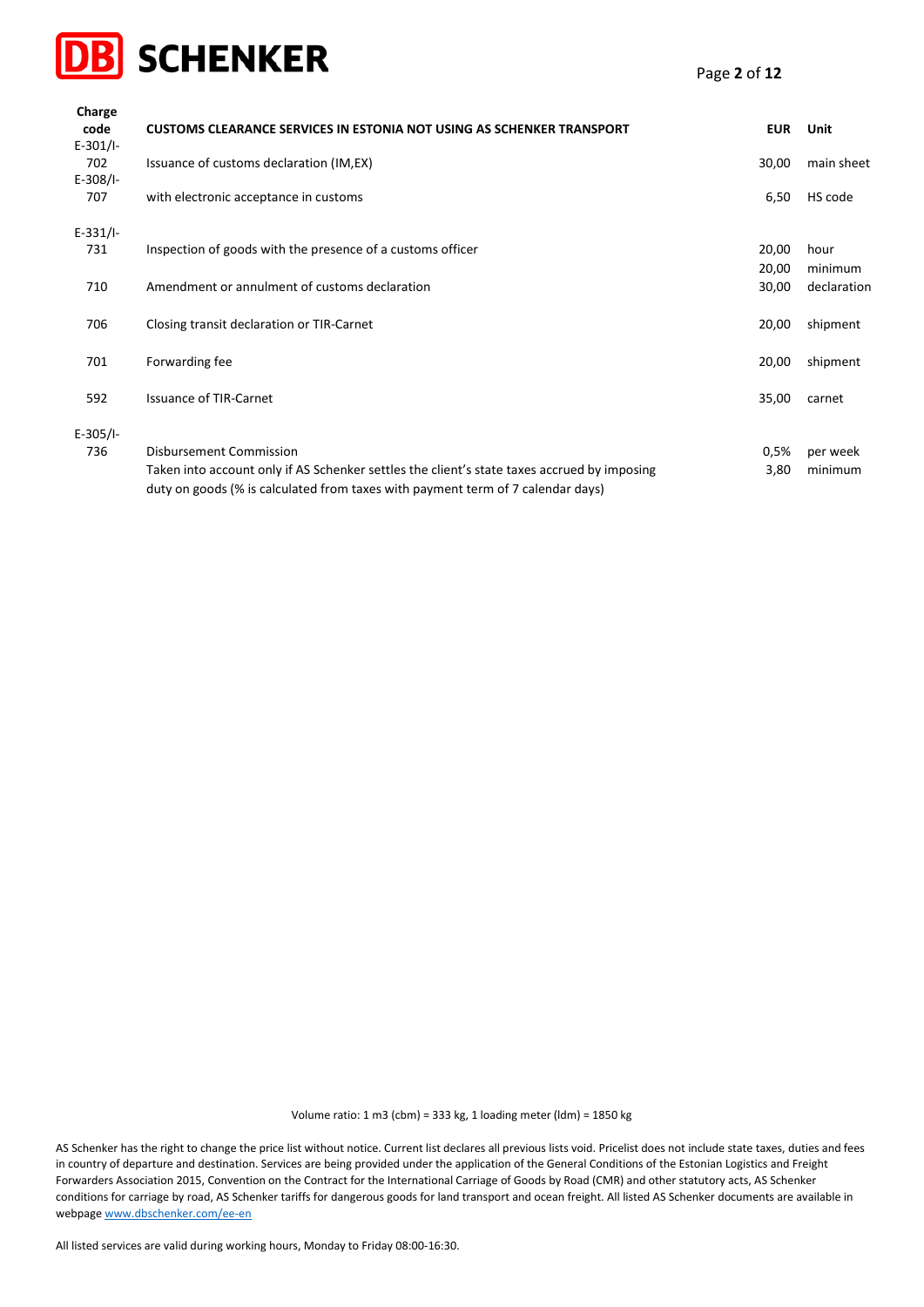

| Charge      |                                                                                                 |            |                |
|-------------|-------------------------------------------------------------------------------------------------|------------|----------------|
| code        | <b>ADDITIONAL SERVICES</b>                                                                      | <b>EUR</b> | Unit           |
| E-402/I-610 | Additional loader in Estonia                                                                    | 20,00      | hour           |
|             | In case extra help is needed during loading or unloading of goods                               | 20,00      | minimum        |
| 581         | Loading at client's premises in Estonia                                                         | 20,00      | hour           |
|             | Displacement of goods from carrier at the request of client,                                    | 20,00      | minimum        |
|             | does not involve delivery of goods inside a building                                            |            |                |
| 808         | Delivering goods up to third floor in Estonia using hand trolley and elevator,                  | 15,00      | 1/2 EUR-PLL    |
|             | from fourth floor special agreement is needed.                                                  | 30,00      | <b>EUR-PLL</b> |
|             | EUR-PLL 1200x800mm, max.740 taxable kg                                                          |            |                |
|             | 1/2 EUR-PLL 600x800mm, max.370 taxable kg                                                       |            |                |
|             | Delivering parcel up to third floor in Estonia, 1 parcel, max.10 kg, max. length 2,40 m         | Free of    | charge         |
|             | Max. delivery time for delivering parcel is 10 minutes                                          |            |                |
| 808         | Delivering parcel up to floor in Estonia, 1 shipment from 11 - 30 kg                            | 20,00      | hour           |
|             | Must be agreed with customer service 1 workday before                                           | 20,00      | minimum        |
| 809         | Indoors distribution in Estonia                                                                 | 4,00       | PLL            |
|             | Delivering goods inside a building on a pallet not higher than the level of the delivery truck, |            |                |
|             | only in case the goods can be transported with hand pallet lifter                               |            |                |
| 431         | Incomplete details in booking                                                                   | 4,50       | shipment       |
|             | Missing information of addressee. Missing/incomplete/incorrect address and/or                   |            |                |
|             | telephone number for private deliveries                                                         |            |                |

AS Schenker has the right to change the price list without notice. Current list declares all previous lists void. Pricelist does not include state taxes, duties and fees in country of departure and destination. Services are being provided under the application of the General Conditions of the Estonian Logistics and Freight Forwarders Association 2015, Convention on the Contract for the International Carriage of Goods by Road (CMR) and other statutory acts, AS Schenker conditions for carriage by road, AS Schenker tariffs for dangerous goods for land transport and ocean freight. All listed AS Schenker documents are available in webpag[e www.dbschenker.com/ee-en](http://www.dbschenker.com/ee-en)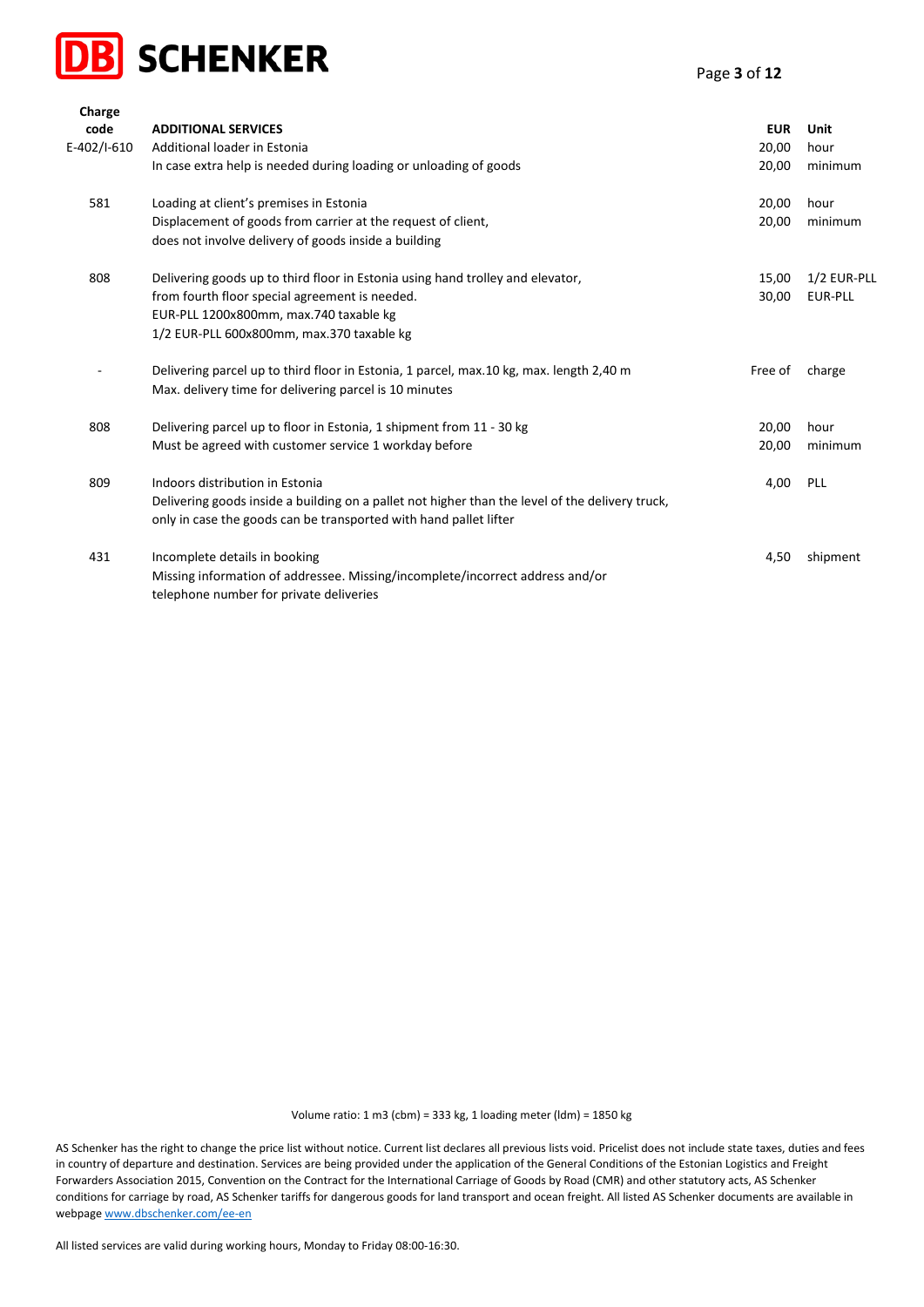

| Charge |                                                                                   |       |           |
|--------|-----------------------------------------------------------------------------------|-------|-----------|
| code   | <b>ADDITIONAL SERVICES</b>                                                        | EUR   | Unit      |
| 618    | Additional fee for long goods in domestic transport in Estonia DB Schenker System | 25.00 | shipment  |
|        |                                                                                   | Added | on top of |
|        |                                                                                   |       | freight   |

#### 618/619 Additional fee for long goods in international transport DB Schenker System:

|           |                    |                      |           |                    | Added<br>on top of   |
|-----------|--------------------|----------------------|-----------|--------------------|----------------------|
|           |                    |                      |           |                    | freight              |
|           |                    | Will be added to the |           |                    | Will be added to the |
|           | Additional fee for | additional fee for   |           | Additional fee for | additional fee for   |
|           | long goods         | long goods           |           | long goods         | long goods           |
| Country   | EUR / shipment     | +% / of freight      | Country   | EUR / shipment     | +% / of freight      |
| AL        | 225,00             | 15%                  | IE        | 175,00             | 15%                  |
| AT        | 175,00             | 15%                  | IT        | 175,00             | 15%                  |
| BA        | 250,00             | 15%                  | LT        | 100,00             | 15%                  |
| <b>BE</b> | 150,00             | 15%                  | LV        | 100,00             | 15%                  |
| BG        | 175,00             | 15%                  | MA        | 175,00             | 15%                  |
| <b>BY</b> | 125,00             | 15%                  | MK        | 200,00             | 15%                  |
| <b>CH</b> | 175,00             | 15%                  | <b>NL</b> | 125,00             | 15%                  |
| CZ        | 175,00             | 15%                  | NO        | 175,00             | 15%                  |
| <b>DE</b> | 125,00             | 15%                  | PL        | 125,00             | 15%                  |
| <b>DK</b> | 150,00             | 15%                  | PT        | 200,00             | 15%                  |
| ES        | 175,00             | 15%                  | <b>RO</b> | 175,00             | 15%                  |
| FI.       | 100,00             | 15%                  | <b>RS</b> | 175,00             | 15%                  |
| <b>FR</b> | 175,00             | 15%                  | <b>SE</b> | 125,00             | 15%                  |
| <b>GB</b> | 175,00             | 15%                  | <b>SI</b> | 200,00             | 15%                  |
| <b>GR</b> | 175,00             | 15%                  | <b>SK</b> | 150,00             | 15%                  |
| <b>HR</b> | 225,00             | 15%                  | <b>TR</b> | 200,00             | 15%                  |
| HU        | 150,00             | 15%                  | UA        | 150,00             | 15%                  |

| 435 | Wrong details in booking<br>Incorrect information about weight stated at booking. Surcharge apply when weight<br>in booking deviates from actual weight | 5.50  | shipment |
|-----|---------------------------------------------------------------------------------------------------------------------------------------------------------|-------|----------|
| 436 | Manual booking<br>Waybill filled out on behalf of customer, booking not sent using e-Schenker or EDI                                                    | 9.00  | shipment |
| 566 | Term Of Delivery correction (Incoterms/Combiterms)                                                                                                      | 35.00 | shipment |

Volume ratio: 1 m3 (cbm) = 333 kg, 1 loading meter (ldm) = 1850 kg

AS Schenker has the right to change the price list without notice. Current list declares all previous lists void. Pricelist does not include state taxes, duties and fees in country of departure and destination. Services are being provided under the application of the General Conditions of the Estonian Logistics and Freight Forwarders Association 2015, Convention on the Contract for the International Carriage of Goods by Road (CMR) and other statutory acts, AS Schenker conditions for carriage by road, AS Schenker tariffs for dangerous goods for land transport and ocean freight. All listed AS Schenker documents are available in webpag[e www.dbschenker.com/ee-en](http://www.dbschenker.com/ee-en)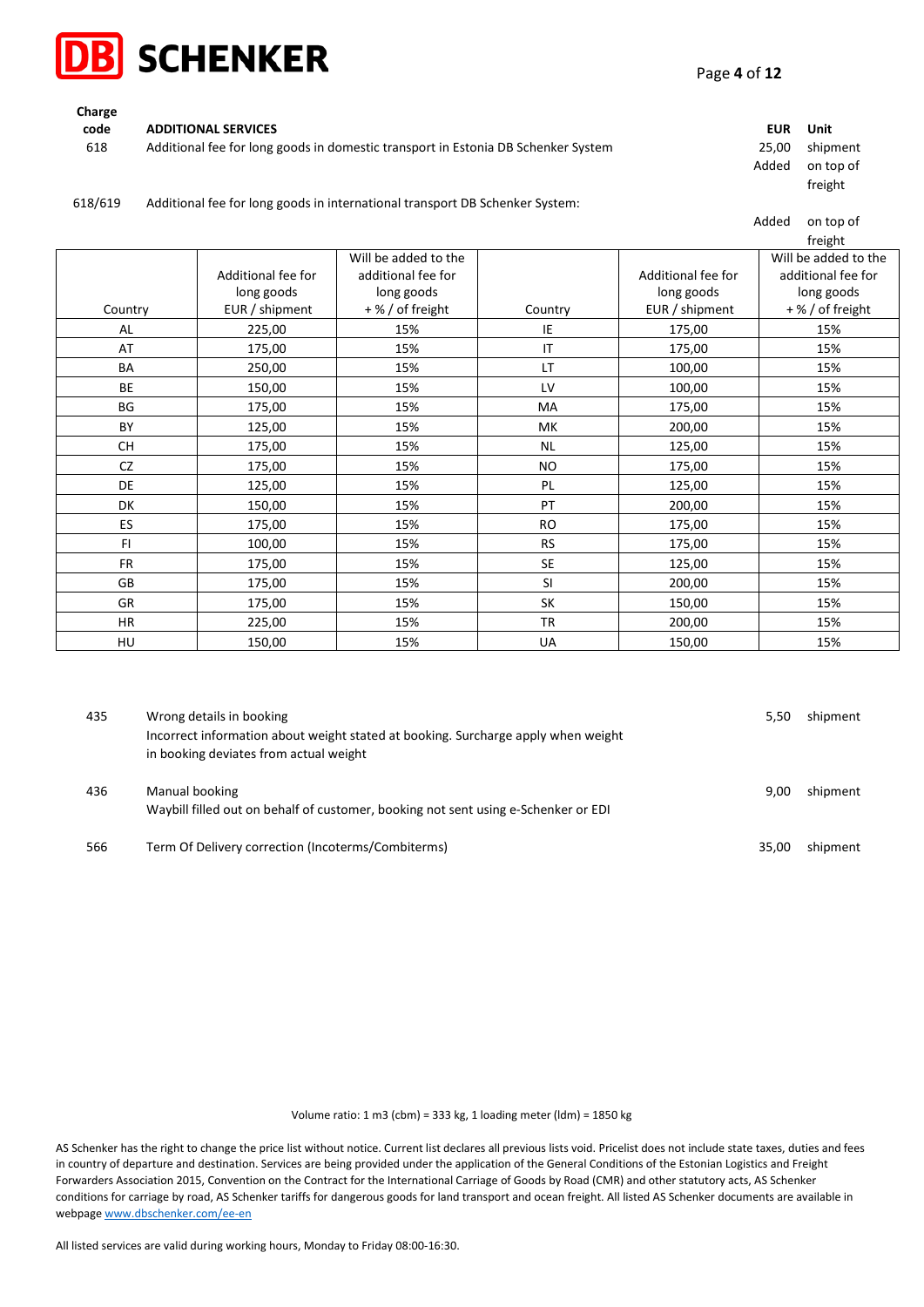

| Charge<br>code | <b>ADDITIONAL SERVICES</b>                                  | <b>EUR</b> | Unit                  |
|----------------|-------------------------------------------------------------|------------|-----------------------|
| 430            | DB SCHENKERsystem premium in international transport        | 30%        | of freight            |
|                |                                                             |            | minimum               |
| 450            | DB SCHENKERsystem premium in Estonia domestic transport     | 30%        | of freight            |
|                |                                                             | 10,00      | minimum               |
|                |                                                             |            |                       |
| 439            | DB SCHENKERsystem premium13 in international transport      | 20,00      | shipment              |
|                |                                                             | +30%       | of freight            |
| 459            | DB SCHENKERsystem premium13 in Estonia domestic transport   | 15,00      | shipment              |
|                |                                                             | +30%       | of freight            |
|                |                                                             |            |                       |
| 438            | DB SCHENKERsystem premium10 in international transport      | 40,00      | shipment              |
|                |                                                             | +30%       | of freight            |
| 458            | DB SCHENKERsystem premium10 in Estonia domestic transport   | 20,00      | shipment              |
|                |                                                             | +30%       | of freight            |
| 470            | DB SCHENKERsystem home in international transport           | 15%        | of freight            |
|                |                                                             | 10,00      | minimum               |
| 490            | DB SCHENKERsystem home in Estonia domestic transport        | 5,00       | shipment              |
|                |                                                             |            |                       |
| 433            | Notice (Fix Day) in international transport                 | 15%        | of freight            |
|                |                                                             | 15,00      | minimum               |
| 453            | Notice (Fix Day) in Estonia domestic transport              | 10,00      | shipment              |
|                | Notice (Fix Day13) in international transport               | 20%        |                       |
| 441            |                                                             | 30,00      | of freight<br>minimum |
| 451            | Notice (Fix Day13) in Estonia domestic transport            | 15,00      | shipment              |
|                |                                                             |            |                       |
| 440            | Notice (Fix Day10) in international transport               | 25%        | of freight            |
|                |                                                             | 50,00      | minimum               |
| 460            | Notice (Fix Day10) in Estonia domestic transport            | 20,00      | shipment              |
|                |                                                             |            |                       |
| 437            | Notice (Fix Day to be agreed) in international transport    | 15%        | of freight            |
|                |                                                             | 20,00      | minimum               |
| 457            | Notice (Fix Day to be agreed) in Estonia domestic transport | 10,00      | shipment              |

AS Schenker has the right to change the price list without notice. Current list declares all previous lists void. Pricelist does not include state taxes, duties and fees in country of departure and destination. Services are being provided under the application of the General Conditions of the Estonian Logistics and Freight Forwarders Association 2015, Convention on the Contract for the International Carriage of Goods by Road (CMR) and other statutory acts, AS Schenker conditions for carriage by road, AS Schenker tariffs for dangerous goods for land transport and ocean freight. All listed AS Schenker documents are available in webpag[e www.dbschenker.com/ee-en](http://www.dbschenker.com/ee-en)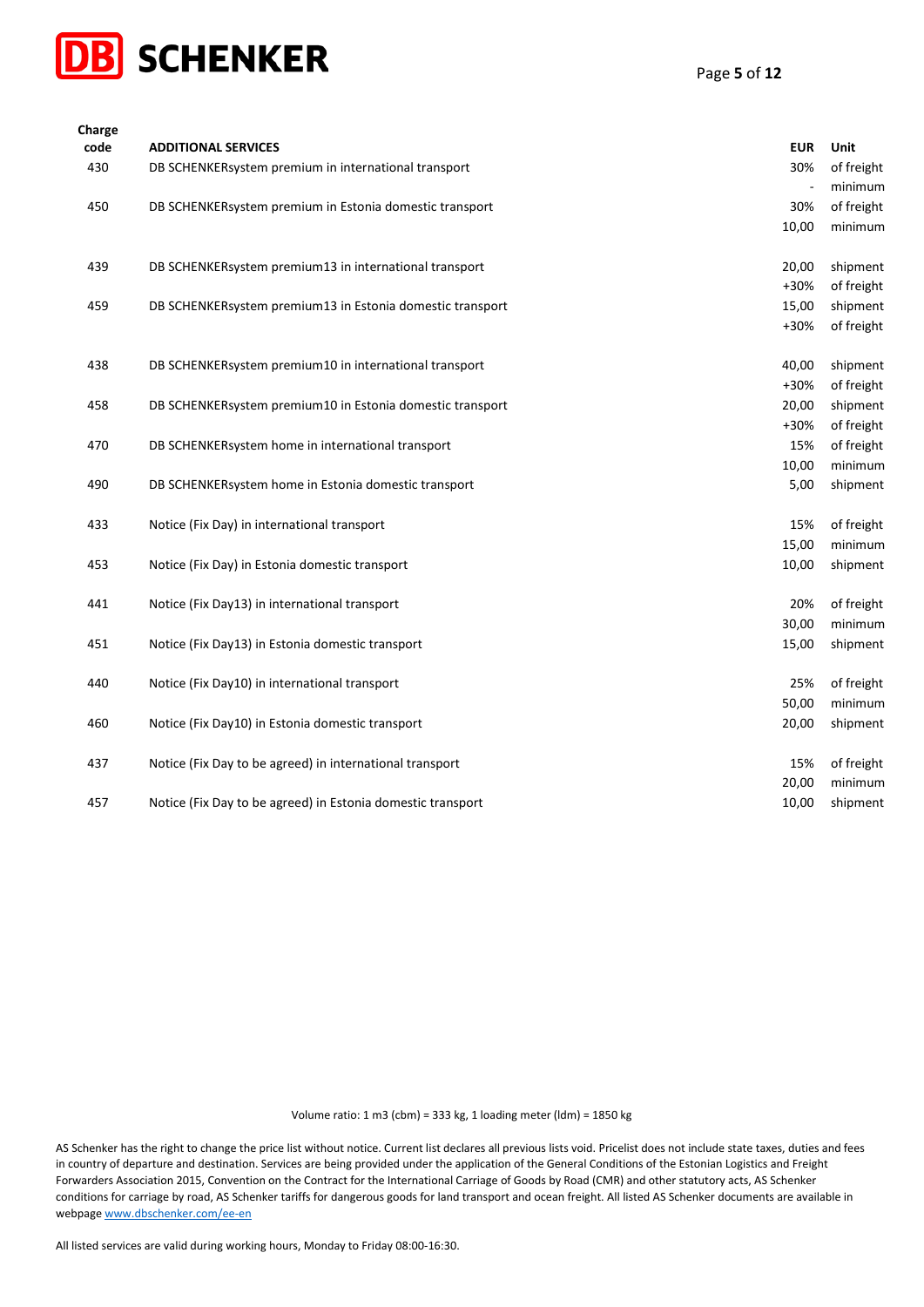

| Charge<br>code<br>443 | <b>ADDITIONAL SERVICES</b><br>Fix Day pick-up DB SCHENKERpart load | <b>EUR</b><br>35,00 | Unit<br>shipment |
|-----------------------|--------------------------------------------------------------------|---------------------|------------------|
| 443                   | Fix Day pick-up DB SCHENKERfull load                               | 25,00               | shipment         |
| 433                   | Fix Day delivery DB SCHENKERpart load                              | 35,00               | shipment         |
| 433                   | Fix Day delivery DB SCHENKERfull load                              | 25,00               | shipment         |
| 432                   | Pre-notice                                                         | 7,00                | shipment         |
| 432                   | Pre-notice pick-up and delivery                                    | 7,00                | shipment         |
| 444                   | Time window pick-up morning DB SCHENKERpart load                   | 50,00               | shipment         |
| 444                   | Time window pick-up afternoon DB SCHENKERpart load                 | 50,00               | shipment         |
| 444                   | Time window pick-up morning DB SCHENKERfull load                   | 40,00               | shipment         |
| 444                   | Time window pick-up afternoon DB SCHENKERfull load                 | 40,00               | shipment         |
| 444                   | Time window delivery morning DB SCHENKERpart load                  | 50,00               | shipment         |
| 444                   | Time window delivery afternoon DB SCHENKERpart load                | 50,00               | shipment         |
| 444                   | Time window delivery morning DB SCHENKERfull load                  | 40,00               | shipment         |
| 444                   | Time window delivery afternoon DB SCHENKERfull load                | 40,00               | shipment         |

AS Schenker has the right to change the price list without notice. Current list declares all previous lists void. Pricelist does not include state taxes, duties and fees in country of departure and destination. Services are being provided under the application of the General Conditions of the Estonian Logistics and Freight Forwarders Association 2015, Convention on the Contract for the International Carriage of Goods by Road (CMR) and other statutory acts, AS Schenker conditions for carriage by road, AS Schenker tariffs for dangerous goods for land transport and ocean freight. All listed AS Schenker documents are available in webpag[e www.dbschenker.com/ee-en](http://www.dbschenker.com/ee-en)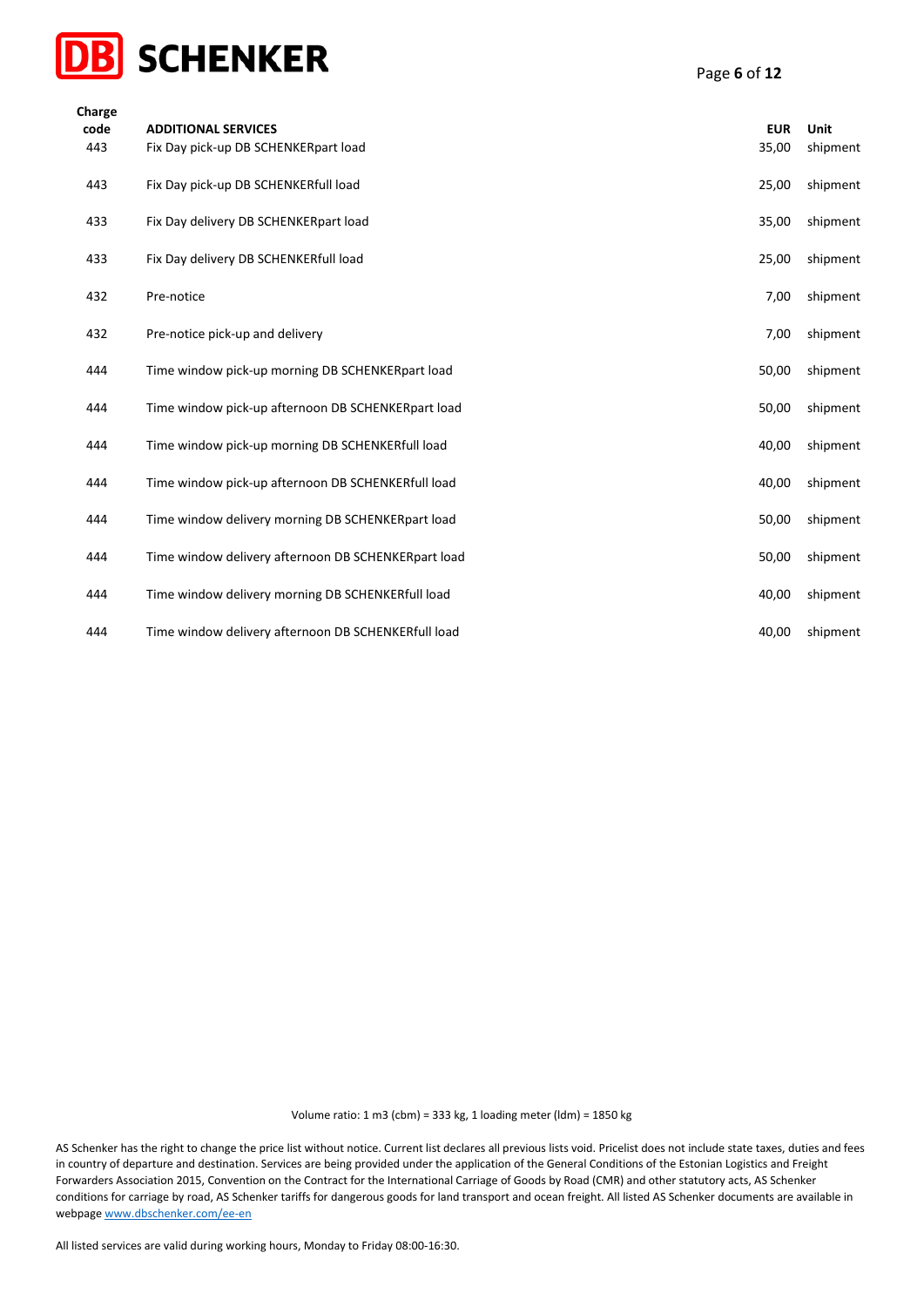

Page **7** of **12**

| ------<br>code<br>203 | <b>ADDITIONAL SERVICES</b><br>Manual labelling in Estonia<br>Labelling on behalf of customer or illegible/missing barcode/label. Applies when the<br>item code in barcode form is illegible or is missing from the label. Standard SSCC code                                                     | EUR<br>3.00    | Unit<br>label                   |
|-----------------------|--------------------------------------------------------------------------------------------------------------------------------------------------------------------------------------------------------------------------------------------------------------------------------------------------|----------------|---------------------------------|
| 831                   | is necessary. Label printing in e-Schenker is free of charge<br>EXPRESS SERVICE – Valid for domestic transport in Estonia with same working day booking<br>Option for same-day delivery if client has made a prior booking<br>workdays latest 09:00. The service applies for orders to be loaded | 25.00<br>Added | waybill<br>on top of<br>freight |

in Tallinn and delivery to Tallinn

## EXPRESS SERVICE IN

**Charge** 

| <b>ESTONIA</b> |  |
|----------------|--|
|                |  |

| Loading in zone | Time of placing an order until | Loading at     | Delivery to consignee until | Delivery to |
|-----------------|--------------------------------|----------------|-----------------------------|-------------|
|                 |                                | client's       |                             | zone        |
|                 |                                | premises until |                             |             |
|                 | DO 09:00                       | DO 10:00       | DO 16:30                    |             |
|                 |                                |                |                             |             |

D = workday

| 832         | Delivery on agreed date and time for domestic transport in Estonia                                                                                                                                                                                                                                                                                           | 25,00 | waybill              |
|-------------|--------------------------------------------------------------------------------------------------------------------------------------------------------------------------------------------------------------------------------------------------------------------------------------------------------------------------------------------------------------|-------|----------------------|
|             | Must be agreed upfront with AS Schenker customer service and confirmed in written                                                                                                                                                                                                                                                                            | Added | on top of<br>freight |
| 833         | Dedicated transport in Tallinn, Tartu, Jõhvi, Pärnu                                                                                                                                                                                                                                                                                                          | 25,00 | hour                 |
|             | Loading and unloading outside standard service schedule on agreed date and time.<br>Must be agreed upfront with AS Schenker customer service and confirmed in written.                                                                                                                                                                                       | 25,00 | minimum              |
|             | Package van or delivery truck with tail lift is used. Hours will be counted departing                                                                                                                                                                                                                                                                        |       |                      |
|             | Schenker terminals in Tallinn, Tartu, Jõhvi, Pärnu till arriving back in terminal                                                                                                                                                                                                                                                                            |       |                      |
| 833         | Dedicated transport outside Tallinn, Tartu, Jõhvi, Pärnu                                                                                                                                                                                                                                                                                                     | 1,00  | running km           |
|             | Loading and unloading outside standard service schedule on agreed date and time.<br>Must be agreed upfront with AS Schenker customer service and confirmed in<br>written. Package van or delivery truck with tail lift is used. Kilometres will be counted<br>departing Schenker terminals in Tallinn, Tartu, Jõhvi, Pärnu till arriving back<br>in terminal | 25,00 | minimum              |
| 561         | 2nd attempt delivery for international transport                                                                                                                                                                                                                                                                                                             | 30%   | of freight           |
|             | if 1st attempt of delivery was impossible regardless of up-front time agreement                                                                                                                                                                                                                                                                              | 25,00 | minimum              |
| 834         | 2nd attempt delivery for domestic transport in Estonia                                                                                                                                                                                                                                                                                                       | 100%  | of freight           |
|             | if 1st attempt of delivery was impossible regardless of up-front time agreement                                                                                                                                                                                                                                                                              | 13,00 | minimum              |
| E-402/I-610 | Additional work ordered in terminal in Estonia                                                                                                                                                                                                                                                                                                               | 20,00 | hour                 |
|             | Used materials will be debited on top of hourly rate                                                                                                                                                                                                                                                                                                         | 10,00 | minimum              |
| 481         | Wooden pallet EUR-PLL dimensions in Estonia                                                                                                                                                                                                                                                                                                                  | 7,00  | PLL                  |
| 617         | Foiling wooden pallet with plastic film including material in Estonia                                                                                                                                                                                                                                                                                        | 1,25  | PLL                  |

Volume ratio: 1 m3 (cbm) = 333 kg, 1 loading meter (ldm) = 1850 kg

AS Schenker has the right to change the price list without notice. Current list declares all previous lists void. Pricelist does not include state taxes, duties and fees in country of departure and destination. Services are being provided under the application of the General Conditions of the Estonian Logistics and Freight Forwarders Association 2015, Convention on the Contract for the International Carriage of Goods by Road (CMR) and other statutory acts, AS Schenker conditions for carriage by road, AS Schenker tariffs for dangerous goods for land transport and ocean freight. All listed AS Schenker documents are available in webpag[e www.dbschenker.com/ee-en](http://www.dbschenker.com/ee-en)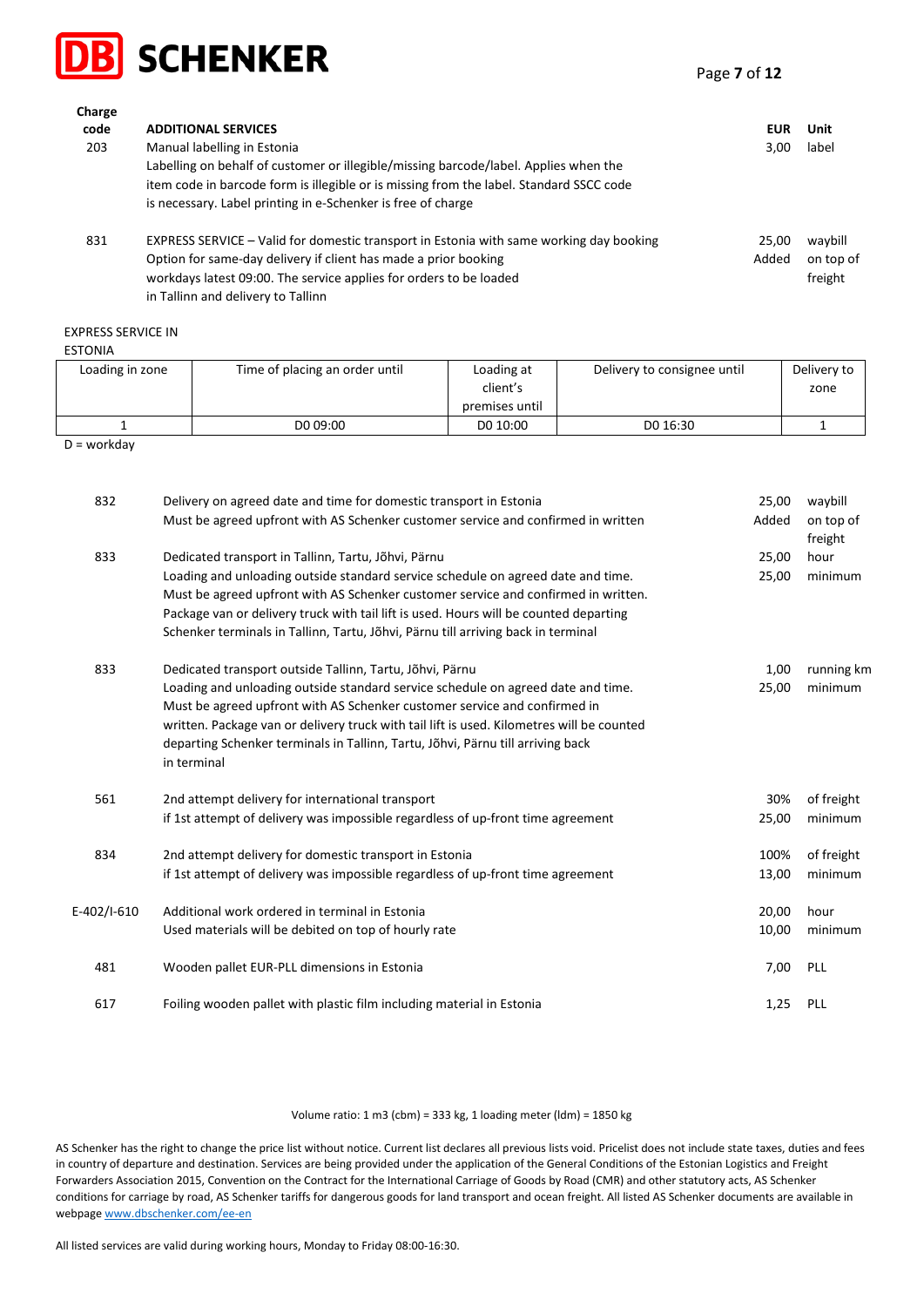

| Charge     |                                                                                        |            |               |
|------------|----------------------------------------------------------------------------------------|------------|---------------|
| code       | REMINDER LETTER, HARD COPY OF SIGNED POD IN ESTONIA                                    | <b>EUR</b> | Unit          |
|            | Reminder letter of due date - level 1                                                  | Free of    | charge        |
| 770        | Reminder letter of due date - level 2                                                  | 10,00      | letter        |
| 770        | Reminder letter of due date - level 3                                                  | 20,00      | letter        |
| 771        | Hard copy of signed waybill (POD), older than 3 months                                 | 10,00      | waybill       |
| Charge     |                                                                                        |            |               |
| code       | DEMURRAGE AND TRAILER RENT IN ESTONIA                                                  | <b>EUR</b> | Unit          |
| 537        | Tent trailer rent                                                                      | 35,00      | day           |
|            | Only being used when loading/unloading of the trailer is been delayed due to client's  |            |               |
|            | circumstances. Maximum waiting time 3 days. From the 4th day goods will be stored      |            |               |
|            | in terminal. The cost of cross-docking services and storage in terminal will be added. |            |               |
| 537        | Box (Isotherm) trailer rent                                                            | 55,00      | day           |
|            | Only being used when loading/unloading of the trailer is been delayed due to client's  |            |               |
|            | circumstances. Maximum waiting time 3 days. From the 4th day goods will be stored      |            |               |
|            | in terminal. The cost of cross-docking services and storage in terminal will be added. |            |               |
| $E-130/1-$ |                                                                                        |            |               |
| 830        | Demurrage                                                                              | 7,50       | every started |
|            | Additionally, to loading time included in the freight cost, waiting                    |            | 15 minutes    |
|            | time is also considered as the loading and unloading time of goods                     |            |               |
|            | Loading time included in freight cost:                                                 |            |               |
|            | System shipment up to 35 kg, containing 1 package                                      | till 10    | minute        |
|            | System shipment tax. 36 - 2500 kg                                                      | till 20    | minute        |
|            | Direct shipment tax. 2500,01 - 5000 kg                                                 | till 30    | minute        |
|            | Direct shipment tax. 5001 - 10000 kg                                                   | till 45    | minute        |
|            | Direct shipment tax. 10001 - 24000 kg                                                  | till 60    | minute        |

AS Schenker has the right to change the price list without notice. Current list declares all previous lists void. Pricelist does not include state taxes, duties and fees in country of departure and destination. Services are being provided under the application of the General Conditions of the Estonian Logistics and Freight Forwarders Association 2015, Convention on the Contract for the International Carriage of Goods by Road (CMR) and other statutory acts, AS Schenker conditions for carriage by road, AS Schenker tariffs for dangerous goods for land transport and ocean freight. All listed AS Schenker documents are available in webpag[e www.dbschenker.com/ee-en](http://www.dbschenker.com/ee-en)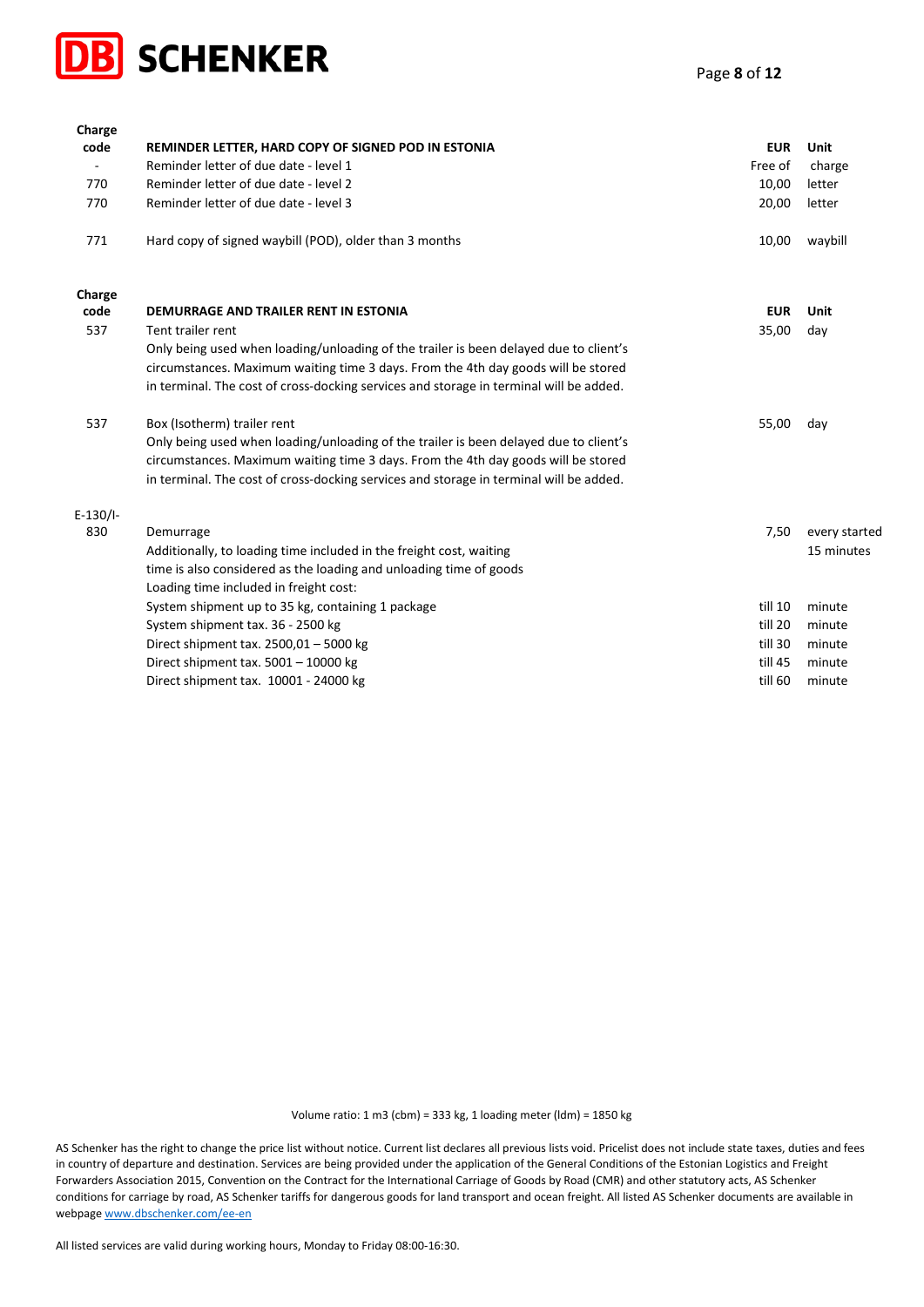

| Charge code<br>E-400/I-600 | TERMINAL HANDLING AND STORAGE IN TERMINAL IN ESTONIA<br>Terminal handling (PLL till tax.740 kg)                                                                                                                                                                    | <b>EUR</b><br>2,65<br>7,00 | Unit<br>PLL<br>minimum |
|----------------------------|--------------------------------------------------------------------------------------------------------------------------------------------------------------------------------------------------------------------------------------------------------------------|----------------------------|------------------------|
| E-400/I-600                | Terminal handling (PLL from tax.741 kg)                                                                                                                                                                                                                            | 0,35<br>7,00               | 100 kg<br>minimum      |
| E-400/I-600                | Terminal handling (loose cargo)                                                                                                                                                                                                                                    | 1,30<br>7,00               | 100 kg<br>minimum      |
| E-400/I-600                | Terminal handling for long goods                                                                                                                                                                                                                                   | 25,00<br>$+2,30$           | shipment<br>100 kg     |
| E-401/I-601                | Storage in terminal<br>Storage in terminal is counted from the 4th day of arrival of the goods.<br>If goods are not removed from terminal within 3 days, storage fee will apply from<br>arrival day. The latter is being applied despite the terms of the delivery | 6,00                       | PLL/day                |
| Charge code<br>434         | <b>DOMESTIC TRANSPORT IN ESTONIA FOR DANGEROUS GOODS (ADR)</b><br>Additional fee calculated from freight                                                                                                                                                           | <b>EUR</b><br>20%          | Unit<br>of freight     |

AS Schenker has the right to change the price list without notice. Current list declares all previous lists void. Pricelist does not include state taxes, duties and fees in country of departure and destination. Services are being provided under the application of the General Conditions of the Estonian Logistics and Freight Forwarders Association 2015, Convention on the Contract for the International Carriage of Goods by Road (CMR) and other statutory acts, AS Schenker conditions for carriage by road, AS Schenker tariffs for dangerous goods for land transport and ocean freight. All listed AS Schenker documents are available in webpag[e www.dbschenker.com/ee-en](http://www.dbschenker.com/ee-en)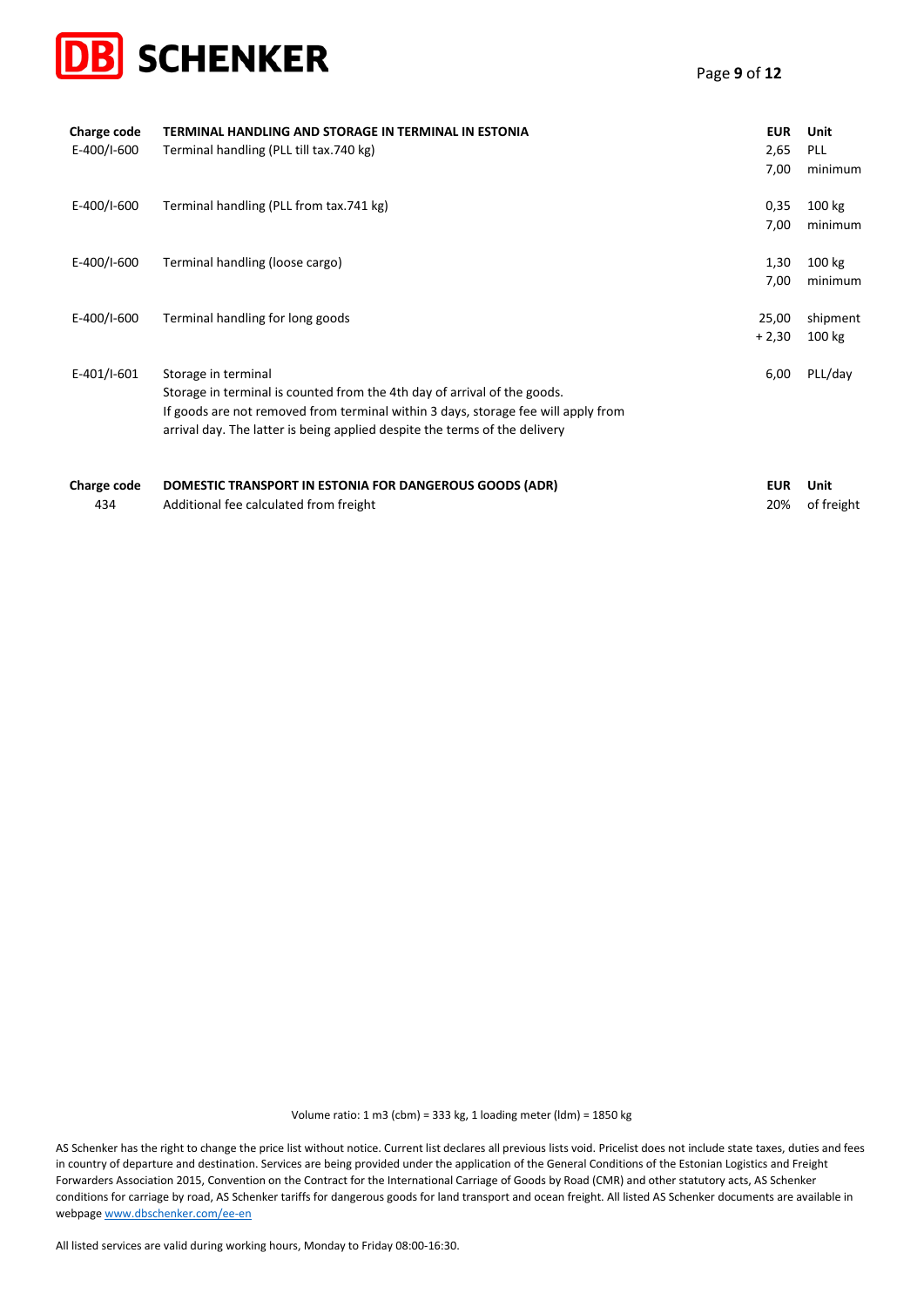

### **STANDARD SERVICE FOR DOMESTIC TRANSPORT IN ESTONIA**

Domestic transport schedules are being applied according to the areas, zones and postal codes below:



For domestic transport we provide the following services: Transport all over Estonia according to a schedule. Delivery during working hours. Given times are not time definite. Money back guarantee will not apply.

Volume ratio: 1 m3 (cbm) = 333 kg, 1 loading meter (ldm) = 1850 kg

AS Schenker has the right to change the price list without notice. Current list declares all previous lists void. Pricelist does not include state taxes, duties and fees in country of departure and destination. Services are being provided under the application of the General Conditions of the Estonian Logistics and Freight Forwarders Association 2015, Convention on the Contract for the International Carriage of Goods by Road (CMR) and other statutory acts, AS Schenker conditions for carriage by road, AS Schenker tariffs for dangerous goods for land transport and ocean freight. All listed AS Schenker documents are available in webpag[e www.dbschenker.com/ee-en](http://www.dbschenker.com/ee-en)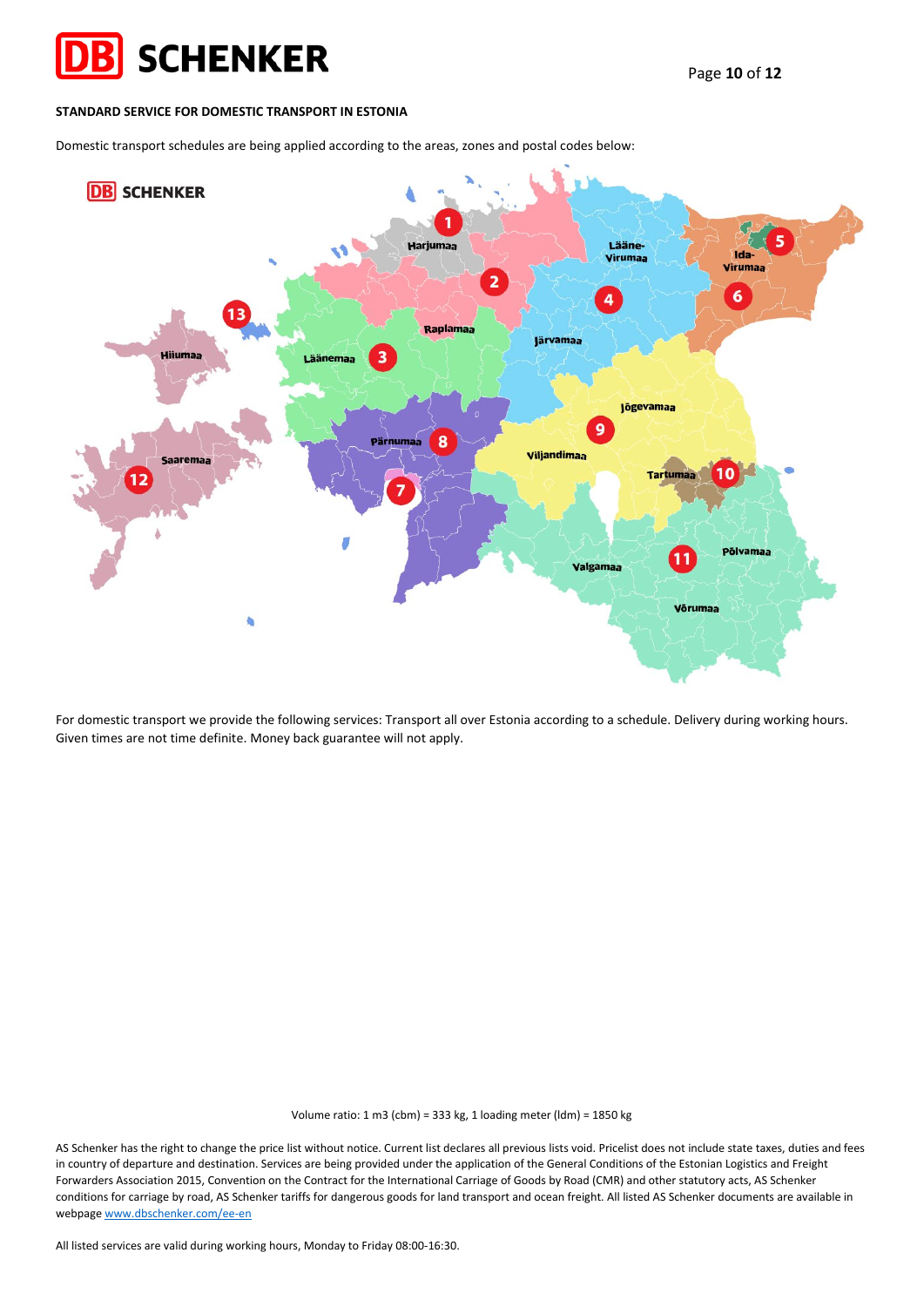

| Area           | Zone  | Country   | From postal | To postal | Area           | Zone  | Country   | From postal | To postal |
|----------------|-------|-----------|-------------|-----------|----------------|-------|-----------|-------------|-----------|
|                |       |           | code        | code      |                |       |           | code        | code      |
| 1              | EE101 | EE.       | 10000       | 19999     | 5              | EE105 | <b>EE</b> | 30102       | 30500     |
| $\mathbf{1}$   | EE101 | <b>EE</b> | 74000       | 74004     | 5              | EE105 | EE.       | 30621       | 30623     |
| 1              | EE101 | EE.       | 74008       | 74020     | 5              | EE105 | EE.       | 30721       | 30722     |
| 1              | EE101 | EE.       | 74025       | 74201     | 5              | EE105 | EE        | 31021       | 31027     |
| 1              | EE101 | EE.       | 75301       | 76000     | 5              | EE105 | <b>EE</b> | 31221       | 31221     |
| $\mathbf{1}$   | EE101 | EE.       | 76401       | 76701     | 5              | EE105 | EE.       | 32101       | 32102     |
| 1              | EE101 | EE        | 76901       | 76999     | 5              | EE105 | EE.       | 41501       | 41502     |
| 2              | EE102 | EE.       | 74202       | 74214     | 5              | EE105 | EE.       | 41531       | 41538     |
| 2              | EE102 | EE.       | 74216       | 74218     | 5              | EE105 | EE.       | 41541       | 41541     |
| $\overline{2}$ | EE102 | EE.       | 74220       | 74226     | 5              | EE105 | EE.       | 41588       | 41599     |
| 2              | EE102 | EE.       | 74228       | 75300     | 6              | EE106 | EE.       | 20000       | 30101     |
| 2              | EE102 | EE.       | 76001       | 76400     | 6              | EE106 | <b>EE</b> | 30501       | 30620     |
| $\overline{2}$ | EE102 | EE.       | 76702       | 76900     | 6              | EE106 | EE.       | 30624       | 30720     |
| $\overline{2}$ | EE102 | EE.       | 77000       | 77999     | 6              | EE106 | EE.       | 30723       | 31020     |
| $\overline{2}$ | EE102 | EE.       | 79401       | 79801     | 6              | EE106 | <b>EE</b> | 31028       | 31220     |
| 3              | EE103 | EE.       | 78000       | 79400     | 6              | EE106 | <b>EE</b> | 31222       | 32100     |
| 3              | EE103 | EE.       | 79802       | 79999     | 6              | EE106 | EE.       | 32103       | 41500     |
| 3              | EE103 | EE.       | 90000       | 90431     | 6              | EE106 | EE.       | 41503       | 41530     |
| 3              | EE103 | EE.       | 90433       | 91216     | 6              | EE106 | EE.       | 41539       | 41540     |
| 3              | EE103 | EE.       | 91218       | 91300     | 6              | EE106 | <b>EE</b> | 41542       | 41587     |
| 4              | EE104 | EE.       | 44000       | 47999     | 6              | EE106 | <b>EE</b> | 41600       | 43999     |
| 4              | EE104 | EE.       | 72000       | 73999     | $\overline{7}$ | EE107 | <b>EE</b> | 80000       | 85999     |
| 4              | EE104 | EE.       | 96107       | 96107     | $\overline{7}$ | EE107 | EE.       | 88301       | 88326     |

| Area | Zone  | Country   | From postal | To postal | Area | Zone  | Country   | From postal | To postal |
|------|-------|-----------|-------------|-----------|------|-------|-----------|-------------|-----------|
|      |       |           | code        | code      |      |       |           | code        | code      |
| 8    | EE108 | <b>EE</b> | 86000       | 88001     | 12   | EE112 | EE        | 93101       | 93420     |
| 8    | EE108 | <b>EE</b> | 88006       | 88090     | 12   | EE112 | EE.       | 93422       | 93825     |
| 8    | EE108 | <b>EE</b> | 88092       | 88111     | 12   | EE112 | EE        | 93827       | 94610     |
| 8    | EE108 | <b>EE</b> | 88113       | 88300     | 12   | EE112 | EE.       | 94612       | 94719     |
| 8    | EE108 | <b>EE</b> | 88327       | 89999     | 12   | EE112 | EE        | 94721       | 96106     |
| 9    | EE109 | <b>EE</b> | 48000       | 49999     | 12   | EE112 | EE        | 96108       | 99999     |
| 9    | EE109 | EE        | 60103       | 61400     | 13   | EE113 | EE        | 62601       | 62603     |
| 9    | EE109 | <b>EE</b> | 61412       | 61700     | 13   | EE113 | EE        | 74005       | 74007     |
| 9    | EE109 | <b>EE</b> | 61715       | 62001     | 13   | EE113 | EE        | 74021       | 74024     |
| 9    | EE109 | EE        | 62103       | 62200     | 13   | EE113 | EE        | 74215       | 74215     |
| 9    | EE109 | <b>EE</b> | 62223       | 62300     | 13   | EE113 | EE        | 74219       | 74219     |
| 9    | EE109 | <b>EE</b> | 62304       | 62600     | 13   | EE113 | <b>EE</b> | 74227       | 74227     |
| 9    | EE109 | <b>EE</b> | 62604       | 62999     | 13   | EE113 | EE        | 88002       | 88005     |
| 9    | EE109 | <b>EE</b> | 70000       | 71999     | 13   | EE113 | EE        | 88091       | 88091     |
| 10   | EE110 | <b>EE</b> | 50000       | 60102     | 13   | EE113 | EE        | 88112       | 88112     |
| 10   | EE110 | <b>EE</b> | 61401       | 61411     | 13   | EE113 | EE        | 90432       | 90432     |
| 10   | EE110 | <b>EE</b> | 61701       | 61714     | 13   | EE113 | EE        | 91217       | 91217     |
| 10   | EE110 | <b>EE</b> | 62002       | 62102     | 13   | EE113 | EE        | 91301       | 91999     |
| 10   | EE110 | <b>EE</b> | 62201       | 62222     | 13   | EE113 | EE        | 93000       | 93100     |
| 10   | EE110 | <b>EE</b> | 62301       | 62303     | 13   | EE113 | EE        | 93421       | 93421     |
| 11   | EE111 | <b>EE</b> | 63000       | 68999     | 13   | EE113 | EE        | 93826       | 93826     |
| 11   | EE111 | <b>EE</b> | 69000       | 69999     | 13   | EE113 | EE        | 94611       | 94611     |
| 12   | EE112 | EE        | 92000       | 92999     | 13   | EE113 | EE        | 94720       | 94720     |

AS Schenker has the right to change the price list without notice. Current list declares all previous lists void. Pricelist does not include state taxes, duties and fees in country of departure and destination. Services are being provided under the application of the General Conditions of the Estonian Logistics and Freight Forwarders Association 2015, Convention on the Contract for the International Carriage of Goods by Road (CMR) and other statutory acts, AS Schenker conditions for carriage by road, AS Schenker tariffs for dangerous goods for land transport and ocean freight. All listed AS Schenker documents are available in webpag[e www.dbschenker.com/ee-en](http://www.dbschenker.com/ee-en)